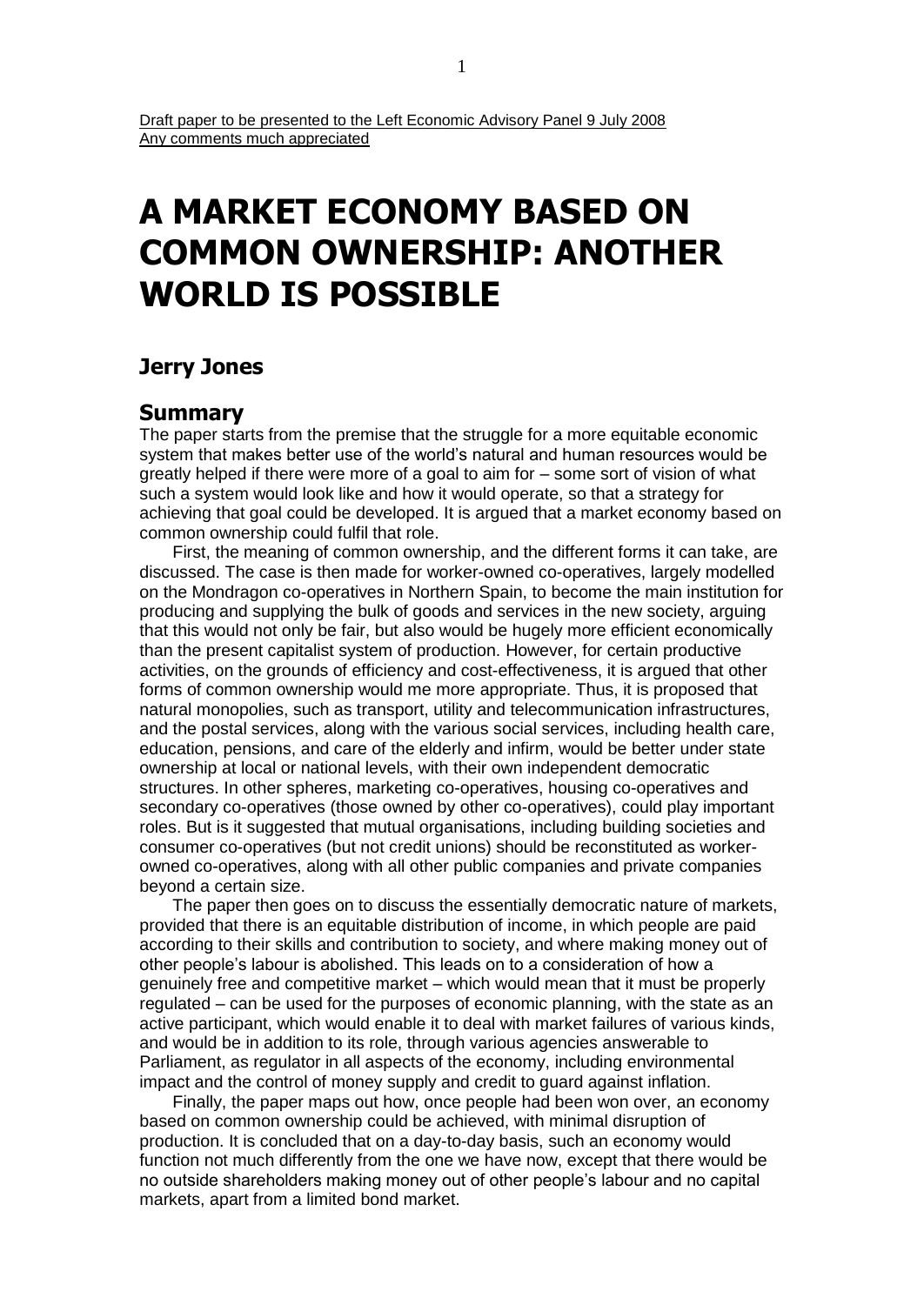# **Introduction**

There is a desperate need to invent a new, more equitable economic system that makes more efficient use of the world's natural and financial resources, technology, and people's labour power – thus to realise what is technically feasible. Whilst mobilising against the desperate injustices of the present system, how much more effective it would be if people had an overall vision of how things could be done differently – if there were a goal to aim for, so that a strategy for achieving that goal could be developed.

Previously, the centrally planned economies of the former Soviet Union and other countries with communist governments to some extent fulfilled that role. They were the first genuine attempt to organise production and services to satisfy people's needs and wants directly, rather than leaving it to the market which inevitably skews investment towards the needs and wants of the better-off at the expense of the unemployed and underpaid. It is important, therefore, before trying to devise a new economic system, to understand why this only fully working alternative to the current international capitalist system which showed so much promise, collapsed – if only to avoid pitfalls in the future.

I have analysed elsewhere why these economies got into difficulties and eventually collapsed. Briefly, the overwhelming problem was the quantity of data that needed to be collected to make the system work, and the inability to process all the information in time for the start of the planning period. The situation was not helped by the extent to which enterprise managers sent in false data in order to protect themselves against the inefficiency of the system, and the fact that capital and land were treated as cost free.

In a market economy, provided there is a reasonably equitable distribution of income, prices contain all the information required to indicate which goods and services are in demand, and where investments are needed, thus obviating the need for an elaborate bureaucracy that takes on a mind of its own.

In this paper, I make the case for a market economy based on common ownership. First, I examine the meaning of common ownership, and the forms it can take, starting with how it was originally conceived by the drafters of the Labour Party constitution in 1918. Second, using the Mondragon co-operatives in Spain as a point of departure, I explain why an economic system based on common ownership in the form of worker-owned co-operatives, together with some state ownership, is not only fair, but also enables resources to be allocated in the most efficient way possible for maximum human benefit. Next, after demonstrating the democratic nature of markets, provided that they are properly regulated, I discuss how markets can be used for the purposes of economic planning. This would involve the state acting as a participant in the market, responding to price signals, just like any other participant, but with the added responsibility of dealing with market failures, such as investing in areas that have been neglected or in order to open up bottlenecks, or in enterprises on the verge of insolvency (which inevitably is part and parcel of a market economy), helping them to diversify. In addition, the state would continue to act as regulator in various areas, in particular to ensure that markets remain competitive, and to safeguard the environment, and to control money supply and credit to protect against inflation. Finally, I discuss a way of achieving an economy based on common ownership, building on what already exists.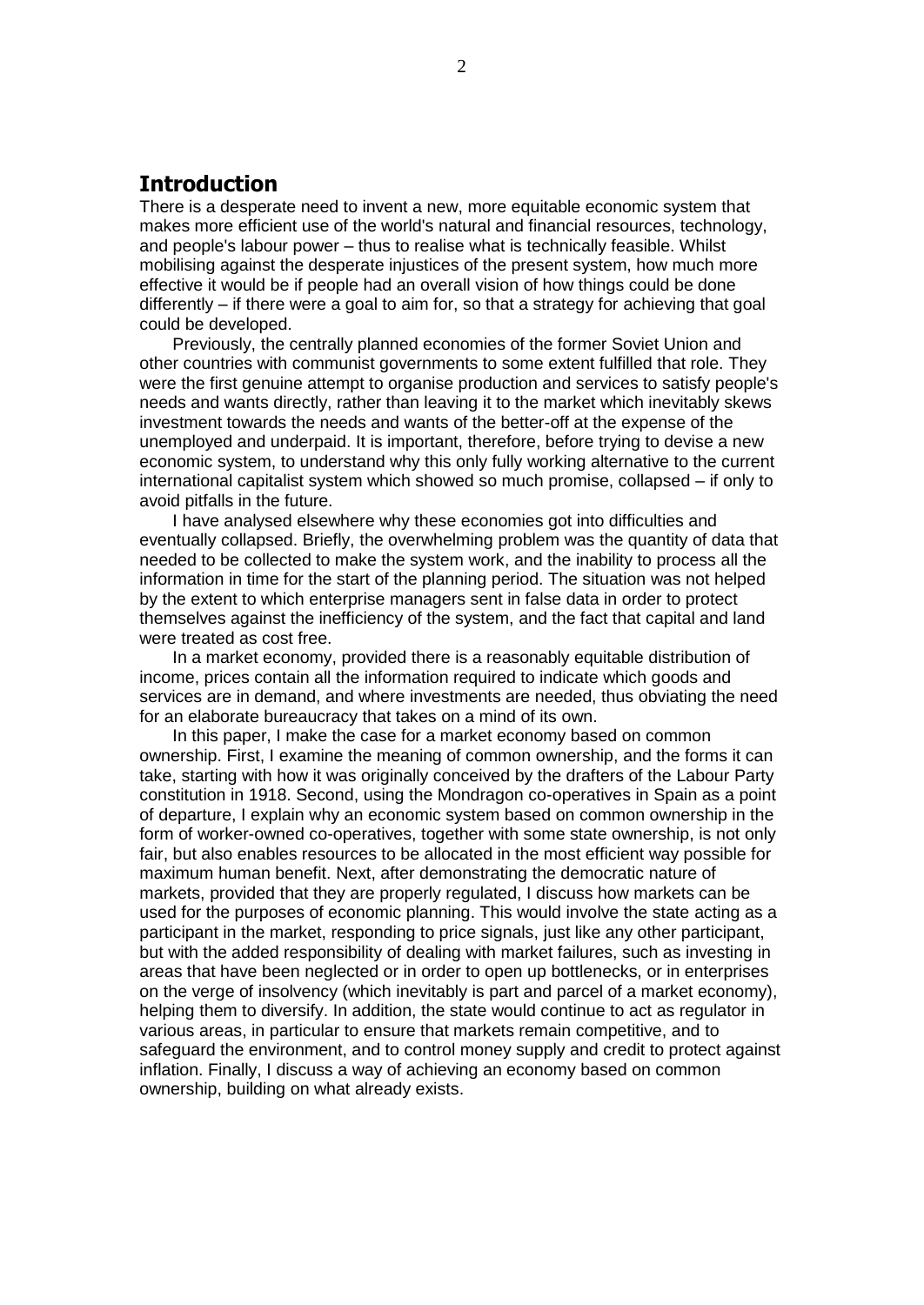## **The meaning of common ownership**

Until Tony Blair, in the 1990s, persuaded Labour Party members otherwise, common ownership was one of the key objects of the Labour Party, as stated in Clause IV of its constitution:

'To secure for the workers by hand or by brain the full fruits of their industry and the most equitable distribution thereof that may be possible upon the basis of the common ownership of the means of production, distribution, and wealth, and the best obtainable system of popular administration and control of each industry or service'.

Unfortunately, both within the Labour Party and among the public at large, common ownership came to be narrowly identified with nationalisation and state ownership, and this is still what most people have in mind when thinking about the socialist alternative to capitalism. But this was not what Labour Party members had in mind in 1918 when they voted for Clause IV. As Sidney Webb, who drafted Clause IV, put it in an article in *The Observer* the year before:

'This declaration of the Labour Party leaves it open to choose from time to time whatever forms of common ownership from the co-operative store to the nationalised railway, and whatever forms of popular administration and control of industry … may, in particular cases, commend themselves'.

The trouble is this sounds nice, but it is vague. It begs the question, which forms of common ownership are best suited for which kinds of productive activities? It is the failure to answer, or even pose, this question that allowed state ownership to dominate the thinking of socialists.

No doubt this was helped along by what were perceived to be the early economic successes of the first great experiment to create a socialist economy in the Soviet Union, which was almost entirely based on the state ownership of the means of production.<sup>1</sup> Since then, and with good reason, the system long before it collapsed, gained a poor reputation. The state owned enterprises turned out to be extremely inefficient in the utilisation of labour power, and technological and financial resources, and they tended to produce a poor selection of goods and services of inferior quality. Furthermore, there were frequent shortages of products in high demand, while many others were produced in excess, which piled up in warehouses. <sup>2</sup> Another problem was that many state-owned enterprises often came to be as exploitative and as alienating to workers as in capitalist owned enterprises. This has also been the experience to a greater or lesser extent of state owned enterprises in other countries, including Britain.

Meanwhile, this fixation with state ownership crowded out other forms of common ownership – in particular, that other great experiment in common ownership pioneered in Britain in the 19th century by Robert Owen, in which workers themselves owned directly the enterprises where they worked. Both Marx and Lenin recognised these worker-owned co-operative enterprises as embryonic forms of a new social order. But they were ahead of their times. As Marx put it:

'The co-operative factories of the labourers themselves represent within the old form the first sprouts of the new, although they naturally reproduce, and must reproduce, everywhere in their actual organisation all the shortcomings of the prevailing system. But the antagonism between capital and labour is overcome within them, if at first only by way of making the associated labourers into their

1

 $<sup>1</sup>$  In fact, initially, the Soviet Union, like other underdeveloped economies, had not much choice as only</sup> the state had the resources to invest in the industries and so on required to rescue the economy from its state of underdevelopment. But the enterprises established could have been converted into workerowned enterprises later, and a fully functioning market economy established – easy to say with hindsight!

<sup>&</sup>lt;sup>2</sup> However, it could be argued that these problems were more to do with the form central planning took in the Soviet Union and other economies modelled on the Soviet system, rather than the fact that the enterprises were state owned.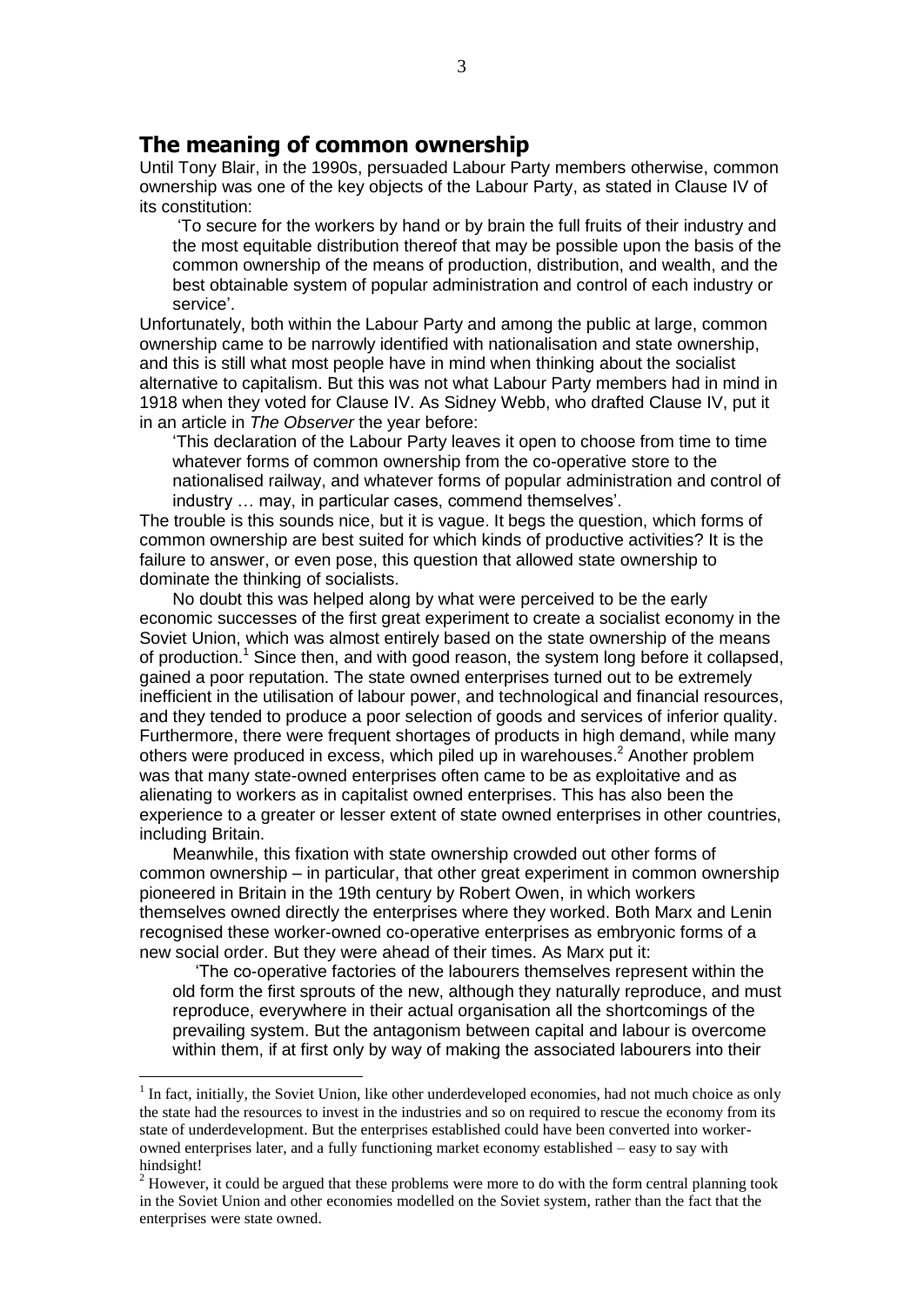own capitalist, i.e., by enabling them to use the means of production for the employment of their own labour. They show how a new mode of production naturally grows out of an old one, when the material forces of production and of the corresponding forms of social production have reached a particular stage'. (*Capital* Vol. III, Chap. XXVII)

As with many co-operatives since, those early worker-owned co-operatives were undermined by the prevailing hostile capitalist environment. In particular, they found themselves having to compete against highly exploitative capitalist enterprises able to produce more cheaply because they paid workers a pittance. And many were killed off by non-employee members winding them up and cashing in on their assets. This has been the fate of many a co-operative since then.

Such problems would not arise in an economy wholly based on common ownership in various forms, including: worker-owned co-operatives; state owned operations; mutually owned businesses, such as building societies, credit unions and retail co-operatives; marketing and wholesale co-operatives; different types of farmers' co-operatives; housing co-operatives; and secondary or higher cooperatives mutually owned by other co-operative businesses.

## **Some lessons from the Mondragon co-operatives**

The Mondragon co-operatives, probably the best known, and economically most successful, worker-owned enterprises, based in the Basque region of Northern Spain – named after the place where the first co-operative enterprise was started in 1956 – provide a useful glimpse of what an economy based on worker-owned co-operatives might look like. The first Mondragon co-operative, ULGOR – an acronym of its five founders – began with 24 members, manufacturing kerosene stoves. Two years later, they added gas cookers. And they bought up two small capitalist-owned foundries, mainly to ensure supplies of its main inputs, which were spun off later as a new co-operative, Ederlan. They continued to expand in this way. By the turn of the century, the Mondragon group comprised 86 manufacturing co-operatives, averaging several hundred members, with products ranging from all types of domestic appliances to machine tools and ferry boats. In addition, it embraced 44 educational institutions, including its own university, seven agricultural co-operatives, 15 building co-operatives, several service co-operatives, a network of consumer co-operatives with 75,000 members, and a bank, Caja Laboral Popular – bank of the people's labour – with 132 branches in the Basque region. Altogether nearly 40,000 people were employed. In addition, some of the co-operatives have set up manufacturing ventures in other countries, including Brazil, China, Algeria, Portugal, and elsewhere.

How was all that achieved? It depended first and foremost on a high rate of reinvestment of profits. Thus, co-operative members receive their share of the profits into an individual internal capital account which are set up for each member when they join a co-operative. But they do not have access to the funds accumulating in their accounts until they either leave the enterprise or retire. In the meantime, the funds are automatically loaned back to the co-operative, with the member receiving interest at an annual rate of 6 per cent. When members leave or retire, their accounts are closed, and they receive 75 per cent of the accumulated funds as a lump sum, which is regarded as being in return for the assets the members have helped to create. The rest is retained by the co-operative, being considered as the capitalisation that made the job possible. Normally, about 70 per cent of a cooperative's profit is paid into individual capital accounts, the remainder going into a collective account as operating capital, with a portion earmarked for local community development. When a person joins a co-operative, they have to pay a membership fee, now around £6,000, corresponding roughly to one third of the lowest annual salary. This is credited to the member's internal capital account. (New members may borrow the fee from the co-operative, which is repayable over three years through deductions from earnings.)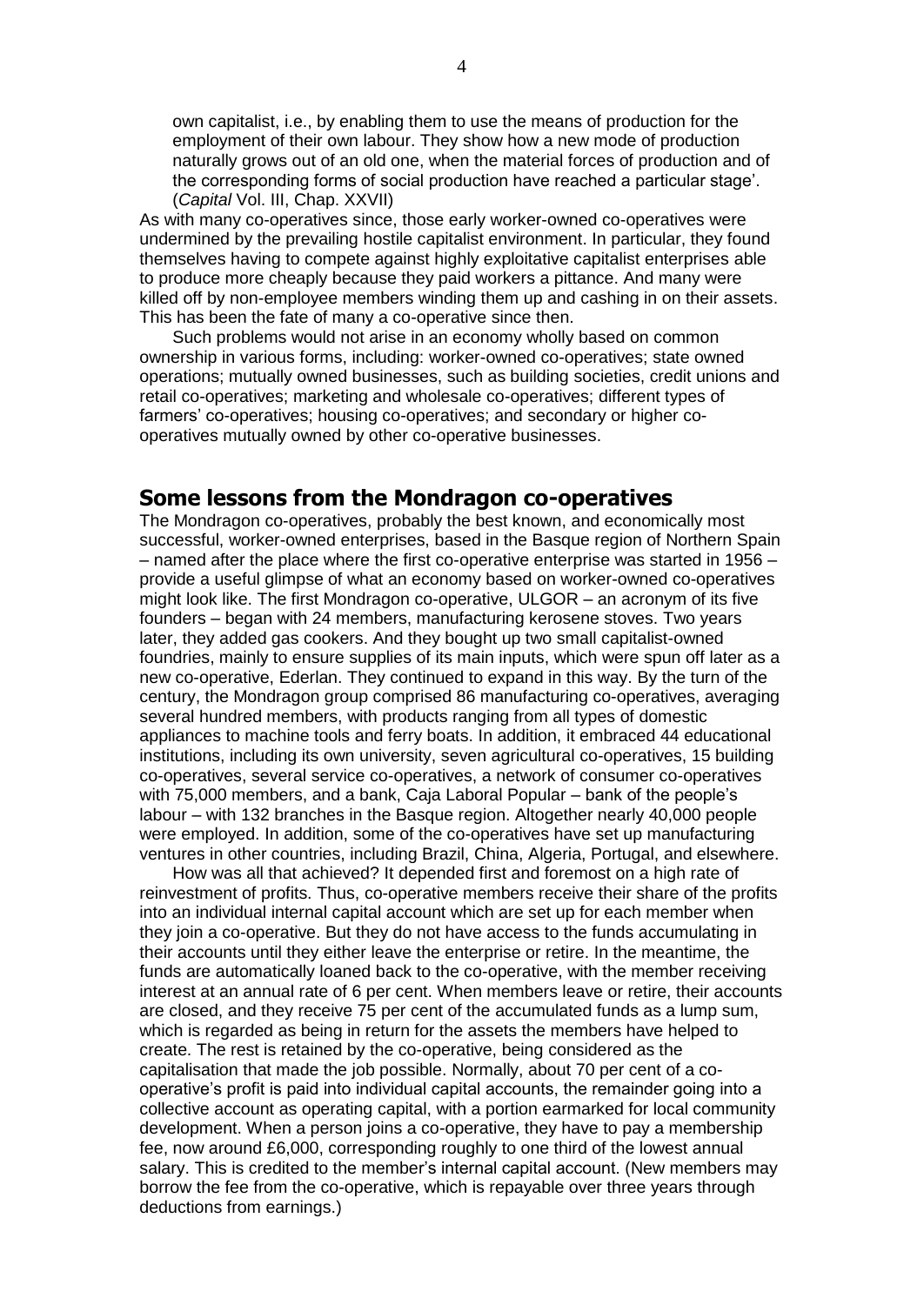A further factor contributing to high rates of reinvestment was the establishment of the bank, the Caja Laboral Popular. This enabled funds accumulating in internal capital accounts of the more profitable co-operatives to be recycled and made available for investment in new ventures. Among other things, these new ventures allowed the redeployment of workers displaced by the introduction of more productive technology. For instance, in recent years, some enterprises have invested heavily in robots to eliminate repetitive and dirty jobs. Other investments have gone into new technology to cut costs, so that the co-operatives can remain competitive in their main markets.

Finally, it needs to be emphasised that unlike working for a capitalist firm, Mondragon workers have job security. Furthermore, over and above their normal wages – which are at the prevailing rates in Spain – they get a share of the profits. In short, workers have a vested interest in ensuring that their enterprises operate as efficiently as possible, especially as they have to compete for business in economies overwhelmingly dominated by capitalism – which, unfortunately, as some critics have pointed out, has led to some compromising of their co-operative principles.

Be that as it may, the key point here is to emphasise the factors that gave them their long term viability and their capacity to expand and innovate. First, their internal structure ensures that a significant proportion of earnings is available for reinvestment. Second, the fact that they are part of a network of worker-owned cooperatives – almost acting like a mini-state – allows the co-operatives to support one another's development. Third, they operate in a highly competitive market, which means they have to be efficient and come up with innovations in order to survive.

#### **The economic case for worker-owned co-operatives**

An economy based on worker-owned co-operatives would not look much different from the economy we now have. People would continue to be employed in various productive activities in businesses or firms of all shapes and sizes, producing and supplying goods and services according to demand. The major difference would be that the profit would go to the workers rather than to capitalist owners or outside shareholders with little interest in the operation of the enterprise itself other than how much profit they can squeeze out of it. In other words, workers would be in control of what happens to their surplus labour – the work that they perform over and above that required for their current consumption – which, under capitalism, is largely appropriated by the capitalist owners and shareholders. Second, in larger businesses, managers, instead of having to act in the interests of outside shareholders, would be answerable to a board of directors elected by the workers (perhaps including also representatives of the local community or other interested parties, depending on the nature of the business and its productive activities).

Such a system would be more equitable and more democratic, because workers themselves would be in control of their livelihoods. As Lenin put it, commenting on the first worker-owned enterprises pioneered by Robert Owen: 'For the first time after centuries of working for others, of working in subjection for the exploiter, it has become possible to work for oneself, and moreover to employ all the achievements of modern technique and culture in one's work'.

Moreover, the system would be more efficient economically. First, at the enterprise level, workers would have every incentive to make the business as successful and as efficient in its operation as possible – to improve quality, to economise on resources thus to minimise costs, and to introduce innovations in production techniques, and the organisation of production, as well as in the goods or services produced or supplied – because, unlike in capitalist enterprises, they would profit directly from their efforts. Moreover, they would have a further incentive to do those things because their enterprises would be in competition with other enterprises for customers for their products.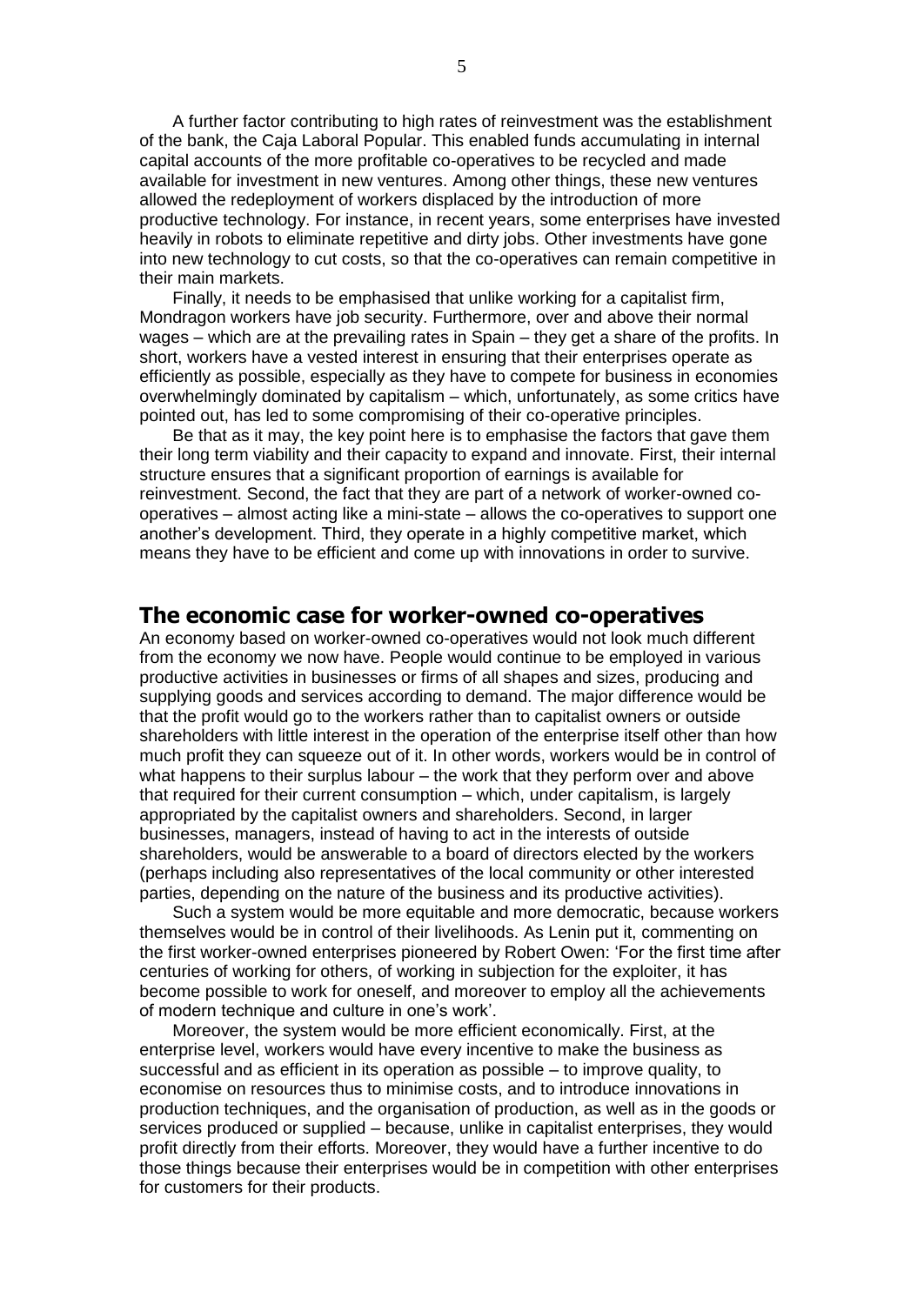Second, such a system would also be more efficient at the macroeconomic level, and lead to higher rates of economic growth. Thus, in worker-owned enterprises, it is likely that workers would choose to pay themselves more. This would create economic demand and larger markets for goods and services that others produce and supply, which, in turn, would stimulate more investment and employment in the production and supply of goods and services that people need and want, leading to further growth of economic demand, and so on.

That is in sharp contrast to the situation in the current capitalist system whereby much of the surplus labour appropriated by capitalists and shareholders ends up unable to find investment opportunities because workers whose surplus labour has been appropriated do not earn enough to provide a sufficient market for the goods or services that would have been produced or supplied. In other words, much of the capital derived from the surplus labour that people have performed ends up not being invested at all – at least not in any meaningful economic sense, in new productive activities. Indeed, this is the primary cause of the world's current economic crisis – too much capital accumulating at the expense of wages and growth of economic demand.

The problem now is that under capitalism, the drive for profits means that every capitalist – or manager acting on behalf of shareholders – strives to pay workers as little as they can get away with. But the more successful they are in achieving that goal, the more difficult it is for enterprises to find markets for their products because of the negative impact workers not being paid enough has on economic demand. Fortunately for capitalists, workers have come to their rescue to some extent by campaigning for higher wages – but that only works up to a point. That is because most workers under capitalism are in a weak bargaining position due to the threat of unemployment – in some countries much more so than others. Thus, growth in wages tends always to lag behind growth in profitability. Consequently, capital unable to find suitable investment opportunities tends to accumulate to an ever-increasing extent.

Instead of being invested in useful productive activities – developing natural resources to produce and supply goods and services that people need and want, and providing jobs for the1.5 billion people in the world currently unemployed or underemployed – the surplus capital is turned into ('invested' in) various assets including property, company shares, even whole companies, commodity futures contracts and a whole range of other ever more esoteric financial paper that is bought and sold, or more precisely gambled, on the world's ever expanding capital markets. As the volume of capital seeking such 'investments' grows, so the demand for the various assets rises inexorably causing asset bubbles – escalating prices out of all proportion to their economic value – only to burst later when pundits seek to cash in their gains before others jump on the bandwagon, which precipitates the inevitable price crash. All these activities may earn traders and speculators lucrative commissions and short-term capital gains at the expense of those who bet the wrong way or miss the boat, but the capital ends up contributing hardly at all to economic development. In short, the capital – that is the surplus labour that people have performed – is wasted. Even worse, when crises in the financial sector spill over into the real economy, many productive enterprises are forced out of business, which represents a destruction of capital (often dubbed 'creative destruction' by economists supporting the capitalist system, never mind that it is people's livelihoods involved, and that it is labour that people have performed that is being wasted).

In an economy based on common ownership, capital would not be squandered in this way. With workers in charge, if they had no immediate use for the profits that their enterprises generated, they would tend to simply pay themselves more, which would generate more economic demand for goods or services produced or supplied by others, thus stimulating more investment and creating more employment opportunities. Some might argue that if workers paid themselves more at the expense of savings, a shortage of capital would arise, thus limiting investment in new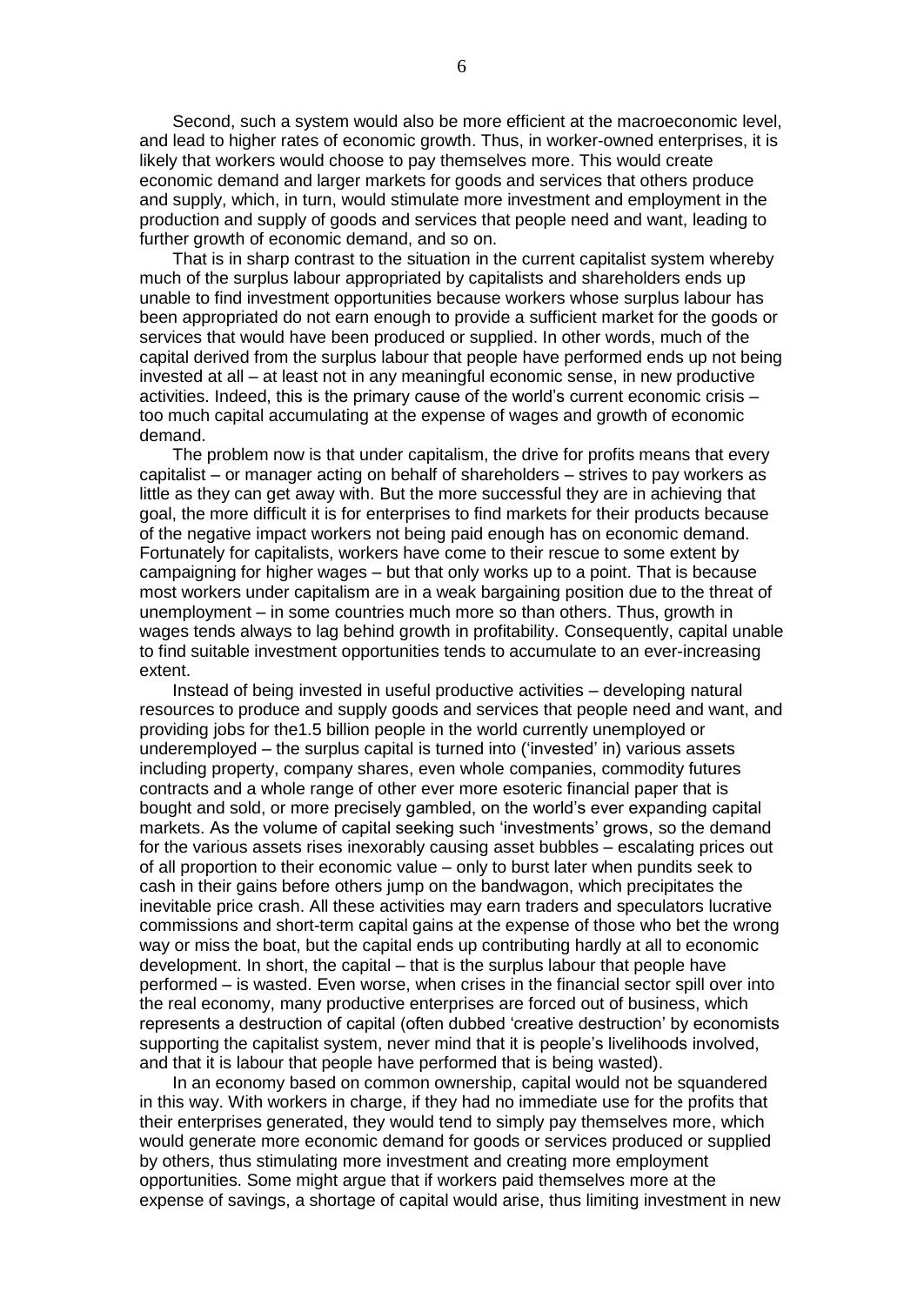productive activities. In fact, there need never be a shortage of capital as such, because credit can always be made available through banks (which is equivalent to enterprises making use of workers' surplus labour before it had been performed). The only constraint, as now, would be the willingness of banks to lend, which would depend on how sure they were of getting their money back. That, in turn, among other things, would depend on banks' perceptions of future economic demand for the products resulting from the investment and the capital that had been advanced, and also of how well they thought the enterprise was being managed.

In other words, capital availability would be determined primarily by how fast economic demand was expanding – which would likely be greater in an economy based on common ownership, because a larger proportion of profits would end up in workers' wage packets. In short, more efficient use would be made of financial resources because capital for investment would tend to be made available as and when required, rather than being allowed to accumulate waiting for some use to be found for it, as is the case under capitalism.

(It should be pointed out that under the system of common ownership envisaged here, banks would also be worker-owned co-operatives, or perhaps secondary cooperatives owned by other worker-owned co-operatives similar to Caja Laboral Popular. It would also be expected that banks would be much closely involved in investment decisions of enterprises, as in the case of the Mondragon co-operatives, and also, at least in previous times, in some capitalist countries, especially Germany.)

But what if workers did not adopt something like the Mondragon system, and paid themselves too much and not save enough for future investments? In fact, they would have a disincentive to do that, because if their enterprises are to remain in business in competition with other businesses, workers would have a vested interest in keeping costs down by not paying themselves too much, and in investing in improved quality and other value added activities, diversification, or in more productive technology, just as capitalist enterprises do now.

On the other hand, competitive pressures could also lead to workers cutting back excessively on their wages to make their enterprises more competitive, so that competition could take on a more destructive, cutthroat character, as happens under capitalism. One way of preventing that would be to retain minimum wage legislation. However, generally, it would be up to trades unions to ensure that nationally – and ultimately internationally – agreed wage rates for different types of work, according to skill and demand, were paid by all enterprises.

It should also be illegal to sack workers – unless they had committed a criminal offence, in which case they would be subject to prosecution, and, hopefully, some kind of rehabilitation programme. Thus, if investments in new technology led to some workers being rendered redundant, it would be up to enterprises to redeploy them in other ways, either by relocating them to sister enterprises, or by investing in some other type of activity.

This was the practice in many Japanese enterprises, which operated a jobs-forlife policy, when the focus was on the expansion of manufacturing, before the Japanese economy came to be dominated by the financial sector and speculation.

# **When other forms of common ownership might be more appropriate**

The system of worker-owned co-operatives discussed so far is not suitable for every productive activity. In many cases, for reasons of efficiency and cost-effectiveness state ownership, acting on behalf of the public as a whole is a better option. This applies most obviously to the various public services, including education and training, health care, social services, the post office, and social security and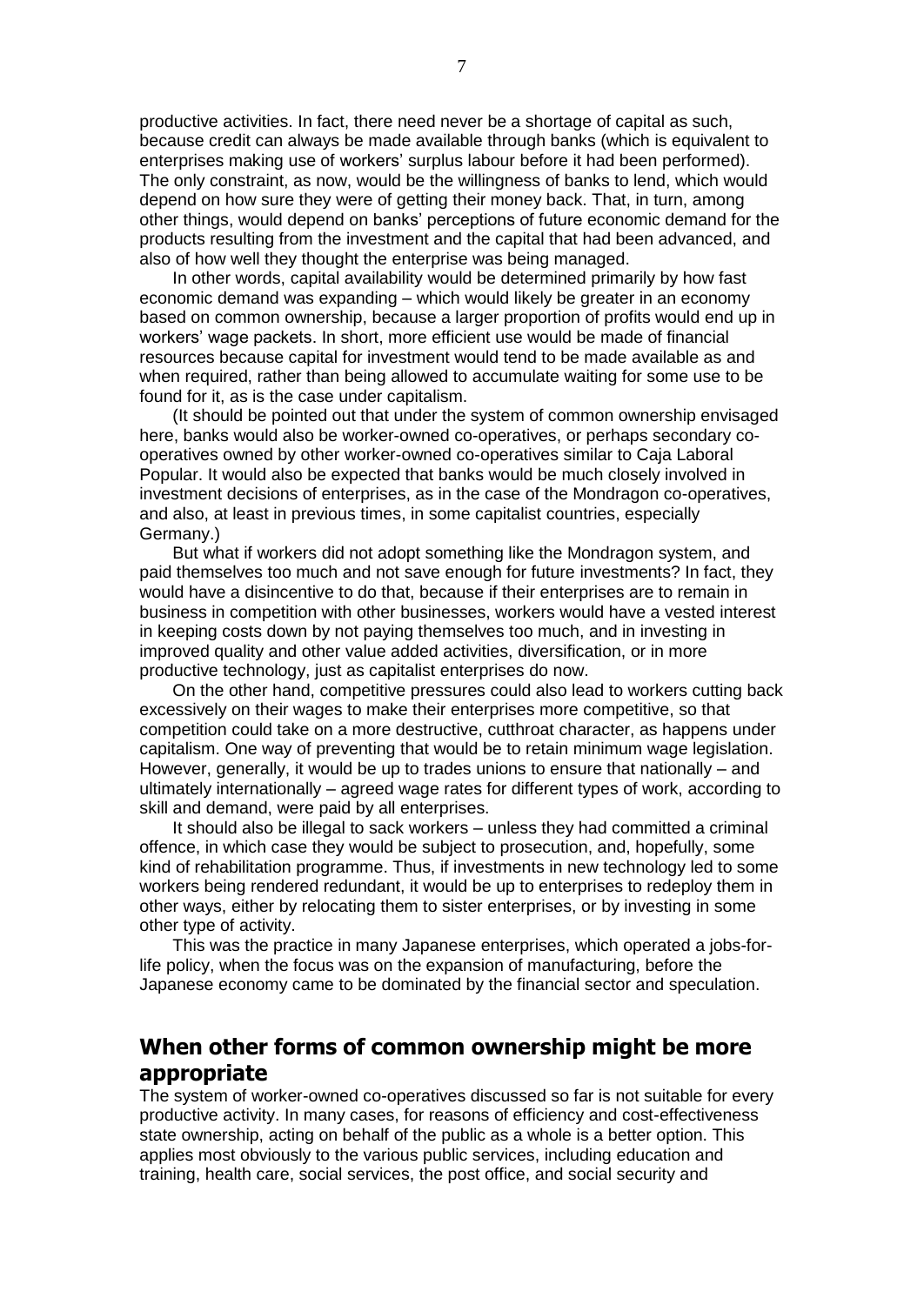pensions, and care homes.<sup>3</sup> However, the building and upgrading of the infrastructure, and its maintenance, as well as all the various inputs required for the services to operate, could be put out to tender to worker-owned co-operatives.

State ownership would also be more suitable for those productive activities which are natural monopolies, or which involve a natural monopoly element, including public transport (bus networks, the railway system, air transport and shipping) and utilities – gas and power supply, water and sewerage, and telephony. Thus, a feature common to all of these services is that they involve, on the one hand, a natural monopoly element – essentially the infrastructure for the service to operate – and, on the other hand, productive activities that can operate more or less as independent businesses. The latter would include, among others: construction firms responsible for the building of the infrastructure, and perhaps its maintenance; suppliers and manufacturers of the various resources and equipment required for the service to operate, including such things as rolling stock, buses, electrical power generators (in the both senses, the equipment itself and the businesses actually generating the power and supplying it to the grid); and the actual operators and administrators of these various services to the public.

Taking this feature of these services into account, and the experiences of different forms of ownership of these operations in the past, and in different countries, it is proposed that the most efficient and cost effective way of providing these services would be for the state at national or municipal levels to own and operate the natural monopoly element (namely roads, the rail network including rolling stock, airports and seaports, the electricity and gas grids, the water and sewerage system, and the fixed line telephone network), and for all or most of the other activities to be contracted out in various ways to worker-owned enterprises operating under market conditions, but with the state as an active participant to deal with market failures, as will be described shortly. However, during the transition from existing privatised services, it might be more appropriate for the industry as a whole (for example, the railway system) to be taken into public ownership before gradually reorganising it along the lines suggested here.

In other areas, secondary co-operatives could be an important form of common ownership. The possibility of some banks (but not all) reconstituting themselves as secondary co-operatives has already been mentioned. These could work alongside worker-owned banks, and credit unions could play a more extensive role. Marketing co-operatives, which could be secondary or primary co-operatives, could also play an important role in helping small producers, including farmers and small businesses, to sell their products, and possibly could form other kinds of co-operatives, perhaps to process their products or for the purposes of acquiring inputs or investing in their manufacture. And housing co-operatives, along with local authorities, could play an expanded role in housing provision.

Right now, by far the most important form of common ownership in Britain is the network of retail co-operatives, now known as The Co-operative, which, along with building societies, are mutually owned businesses – that is nominally owned by their customers. I would recommend that these be reconstituted as worker-owned cooperatives. This would not only make them more innovative, but also bring them closer to the democratic ideals upon which co-operatives should be based. At present, the bulk of consumer members of retail co-operatives and other mutual companies are hardly aware that they are members, and do not participate in their democratic procedures. It is easy, therefore, for these co-operatives to come under the control of self-perpetuating oligarchies, and behave not much differently from capitalist enterprises. For example, a member of Nationwide, formerly the Cooperative Permanent Building Society, persevered with trying to get elected onto its

<u>.</u>

 $3$  A discussion of these activities is beyond the scope of this paper. I make the case for a comprehensive state-run earnings-related pay-as-you-go pension system in a pamphlet, *The future of pensions – How to ensure a decent retirement for all*, published by the Economic Committee of the Communist Part of Britain in 2006.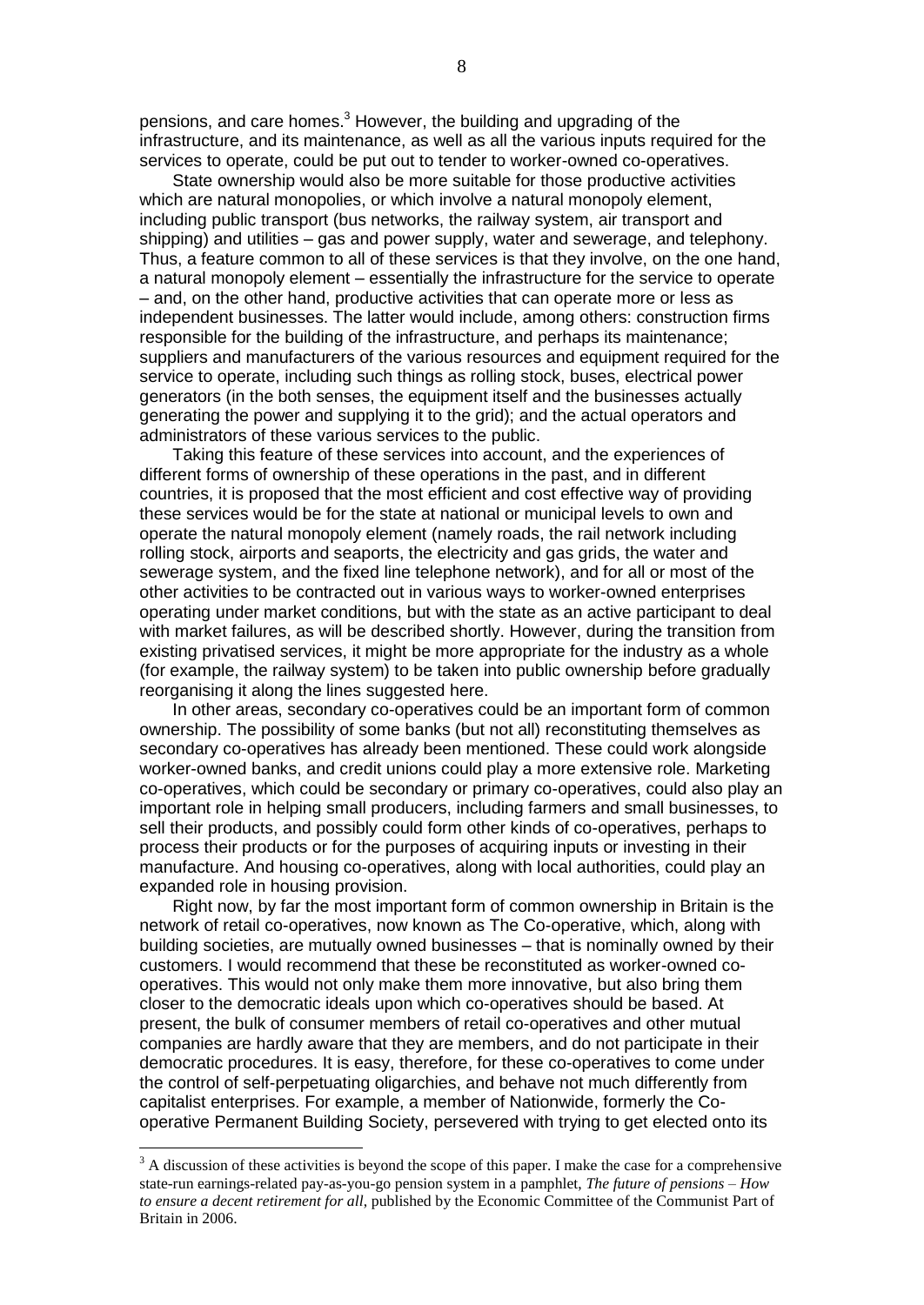board of directors as a member-nominated member for several years but eventually gave up. He was always thwarted by the board co-opting a preferred candidate, and then presenting him or her as an existing director when the elections become due. Meanwhile, barely 12 per cent of members bother to vote.

When starting from scratch, involving consumers in the formation of a cooperative to provide a service needed may be the best, or indeed the only, way to raise the finance necessary to get started. However, once established, as long as there is a competitive market, consumers' interests will be more or less preserved, and the priority should shift to protecting workers' interests. (In fact, at one time, some consumer co-operatives actually banned employees from becoming members, and in general, even now, they have been treated not much differently from employees in capitalist establishments.) Turning the Co-operative into federations of worker-owned co-operatives would not only enhance their democratic legitimacy, but also pave the way for a new society based entirely on networks of co-operatives – in other words, towards achieving the common ownership of the means of production, exchange and distribution envisaged by the founders of the Labour Party.

## **Markets in an economy based on common ownership**

There is no reason why markets in an economy based on common ownership should not operate more or less as now. Socialists and the Left have tended to have an inbuilt animosity towards markets, blaming markets for the highly skewed distribution of consumption and uneven economic development, and so on, when in fact it is the capitalist system that is to blame.

The reason markets under capitalism, and under other social system before capitalism, have favoured the rich at the expense of others does not arise from markets as such. It is because some people have gained the power to appropriate the surplus labour of others – for example, through trade or ownership of means of production. Take away that distortion so that people's incomes genuinely reflected the value of their work would make incomes far more evenly distributed. Markets would then become a genuinely democratic means of delivering goods and services to people according to their needs and wants in all their diversity. Indeed, because of the huge range of products now available, it is the only practical way of generating the necessary feedback to indicate what needs to be supplied and where investments should be made. Abolish capitalism, turning capitalist firms into common ownership enterprises, and this would end the situation of the few appropriating the surplus labour of the many, which is what causes the extreme inequalities under capitalism. Markets would then become truly democratic.

Thus, if, unlike now, incomes were determined more or less according to people's economic contribution to society, people would more or less be able to afford what is available, and therefore free to choose how to spend their earnings. Provided uncorrupted free markets prevail – and it would be up to governments to ensure that – prices would truly perform their informational function, indicating which goods or services people and institutions were wanting, and therefore where investments – or disinvestments – were needed. This could be supplemented as now, of course, by market research carried out by the various productive enterprises.

Furthermore, variations in the price of labour – in other words, wages – would indicate which skills were in increasing demand and where, so that resources for training could be made available accordingly, and people helped to move to where the work was.

The market would also provide the information governments would need if they wished to use their resources to nudge the economy as a whole in one direction rather than another, as expressed by the electorate and elected representatives, as will be discussed next.

Meanwhile, it should be pointed out that with the abolition of capitalism, and with it the large-scale appropriation of surplus labour, the accumulation of capital, and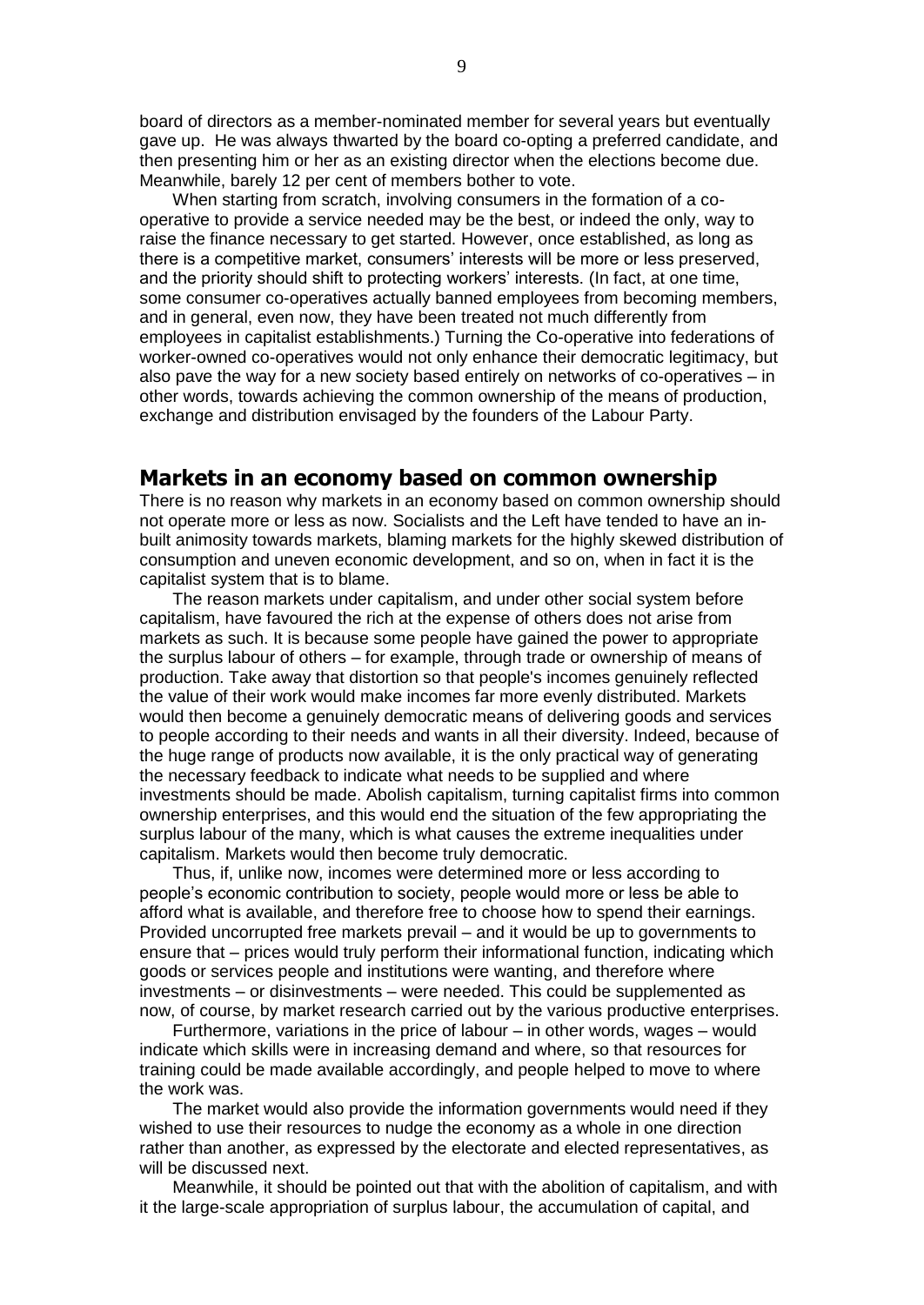therefore capital markets – which currently are very much the tail wagging the dog that is the real economy – would all but disappear. Capital markets would essentially be confined to bonds issued by enterprises or institutions, including the government, seeking funds for investment from other sectors, which for one reason or another have a surplus of capital.

## **Economic planning using markets**

A planned economy that is also a free market economy probably sounds to most people like a contradiction in terms. The trouble is attitudes to markets are coloured by how they operate under capitalism. In fact, as implied above, markets are not a peculiarity of capitalism. They go back to the very beginnings of society when people bartered goods for those produced in other localities. And there is no reason why they should not continue to exist in future societies. Meanwhile, attitudes to economic planning are coloured by the form it took in the former Soviet Union and other countries that followed that model.

Prices in genuinely free markets, in which there are many suppliers and many consumers in competition, incorporate a huge diversity of information. In particular, they incorporate measures of the quantity of labour required to produce or supply particular goods or services, as well as that required to produce the various inputs needed for their production and supply, including the labour involved in education and training. Second, they incorporate measures of the relative scarcity of the various products, and their relative usefulness to consumers, as well as changing fashions and tastes, and relative balances between demand and supply.

A command economy, which is what the Soviet-type central planning system became, throws away all that information, and hence objective criteria upon which to base investment decisions. The great problem under the former Soviet system of central planning was that there was not even enough time to incorporate all the necessary economic data from enterprises before having to produce annual plans, let alone include feedback from consumers except in a very crude way. Decisions taken by planners, politicians and directors of enterprises as to what to produce inevitably reflected, therefore, what they thought were people's needs and wants – or more usually what their needs and wants were. Unsurprisingly, planners quite often got things badly wrong to say the least.

However, allowing free markets, in effect, to determine prices does not preclude state involvement. On the contrary, in a planned economy using markets, as proposed here, the state at national and local government levels would have to be as active as any other enterprise or individual in the market. Many economists would argue, that that would mean that a free market no longer existed. That could be true. It would depend on the types of activity in which the state became involved. If it included statutory controls on prices, price subsidies for certain products, or the buying up of surpluses to support prices, it would indeed, no longer be a free market. However, what is being advocated here is for the state to use market prices as indicators for actions to take, just like any other enterprise or consumer.

The first requirement for a system of economic planning using markets would be to establish a comprehensive price monitoring unit to record price movements for all goods and services, including regional variations – but excluding, perhaps, luxury items produced or supplied in relatively small amounts. It should also collect price data for selected products in other countries making possible international comparisons. These statistics would then become the basis for further investigation and policy decisions.

For instance, if prices were rising for a particular product, this could be for a number of reasons. It could be due to inadequate supplies. This could act as a signal for the state to take measures to stimulate increased production of that particular product – for example, through loans to existing enterprises to invest in higher production, or, perhaps, for the state itself temporarily to invest in its production or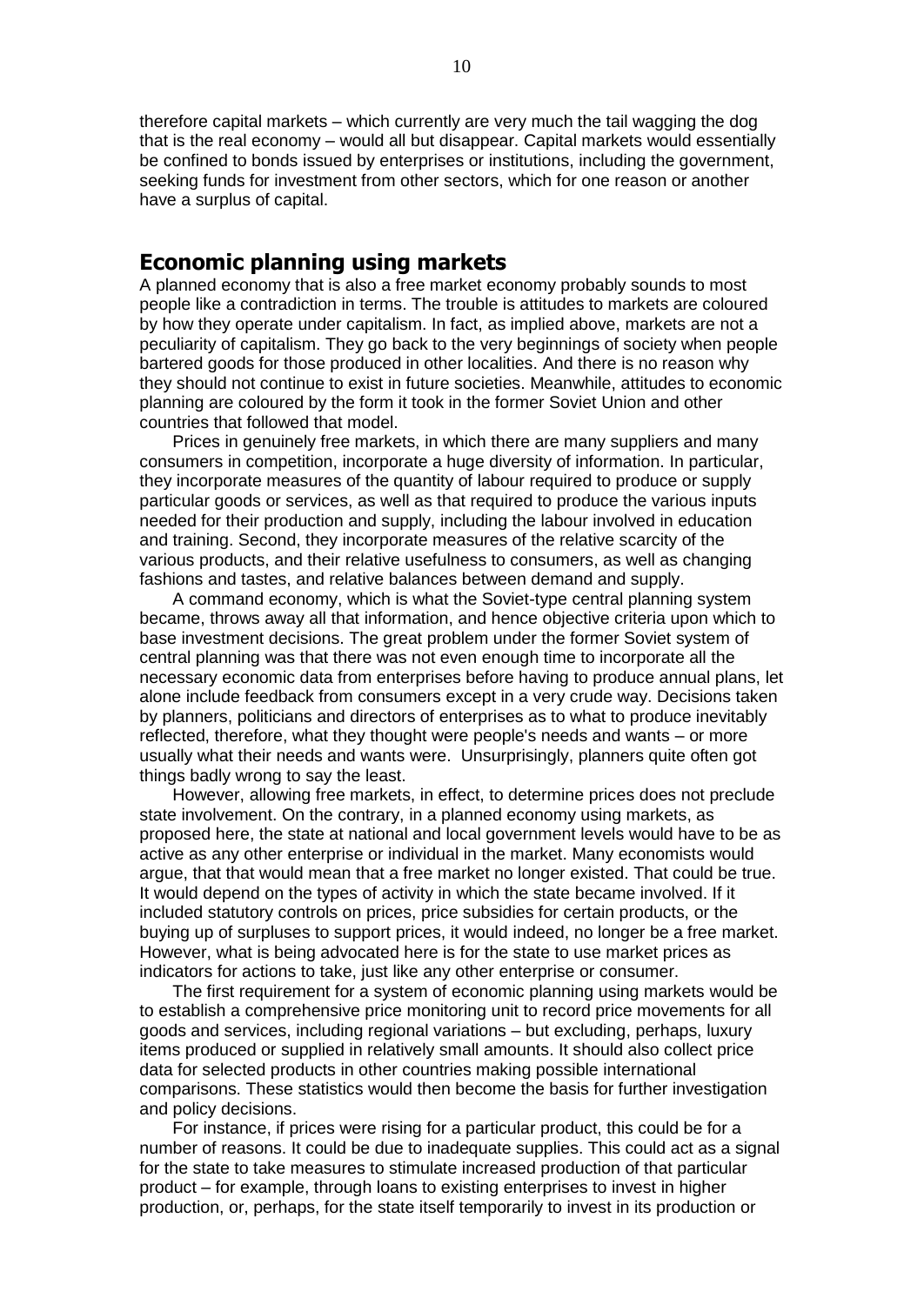supply. Higher prices could be due to rising prices of raw materials or other inputs, in which case it could mean the state should turn its attention towards investment in those areas – or perhaps in research and development to find alternative materials or sources of supply. In both cases, in order to avoid a possible glut, or large amounts of underutilised capacity, thus representing a waste of investment resources, care must be taken not to stimulate production too much – which is what often happens under capitalism because enterprises were unaware of how their competitors might be responding to rising prices. Furthermore, if prices of more or less essential items were found to be too high for poorer segments of the population to afford, but otherwise were reflecting the true costs of their production or supply, this could be a signal for the government to raise pensions and the statutory minimum wage. Alternatively, it could be a signal to stimulate investment in the development of more productive technologies in order to reduce costs.

Declining prices could also be for different reasons. If it were because enterprises were investing in technology to reduce costs or increase supplies, all well and good – it would mean the market was performing its function. If, on the other hand, it were due to declining demand, either at home or abroad, perhaps because of oversupply or changing tastes, it could be a signal for the state to help some enterprises affected to diversify into other product areas – for example, through loans or technical advice, thus to prevent bankruptcy or the loss of jobs.

Meanwhile, if prices for some products were observed to be relatively static, this should not be taken at face value. It might mean, for instance, that enterprises were colluding to maintain higher prices, putting them out of reach of potential consumers unable to afford, or not prepared to pay, the prices being asked. That is what frequently happens under capitalism now that production is becoming increasingly concentrated in a smaller number of very large companies.

In fact, the monitoring of prices, as advocated here, would make collusion much less possible, all the more so, if during the process of converting to common ownership the larger conglomerates are broken up into their components parts. But it if were a problem, the task would be to foster competition in other ways.

The argument for allowing markets to determine prices should not be taken too far, and it certainly does not preclude the state, in addition, using other, non-market criteria in the allocation of resources. Markets should simply be seen as one of the tools, albeit an important one, for enabling governments to take appropriate economic decisions. But the markets must be real, competitive markets if they are to perform that function – unlike previous attempts to introduce some elements of marketing into economic planning, such as in Hungary.

The Left has also tended to have an ambivalent attitude towards competition. However, competition is the lifeblood of innovation, and the development of more efficient production techniques, and the development of goods and services in everincreasing diversity and of improved quality. Under capitalism, whenever a company, including a state-owned company, is a monopoly, or groups of companies through collusion act like monopolies, consumers almost invariably end up being charged more and more for a poorer service. And the failure to introduce effective competition was precisely one of the main factors that led to the demise of the former Soviet and other centrally planned economies – there were insufficient incentives to innovate. And even when there were innovations, there were often huge disincentives for them to be introduced.

Contrary to popular thinking, in order to preserve competition, more government controls are needed, not less, because deregulation increases the chances of monopoly. Capitalists left to their own devices also try to avoid competition as far as possible, and, indeed, had it not been for countervailing forces, including trades unions seeking higher wages, and various kinds of government intervention – especially laws the prevent the formation of cartels and other price-fixing devices, and the establishment of government agencies, such as the Competition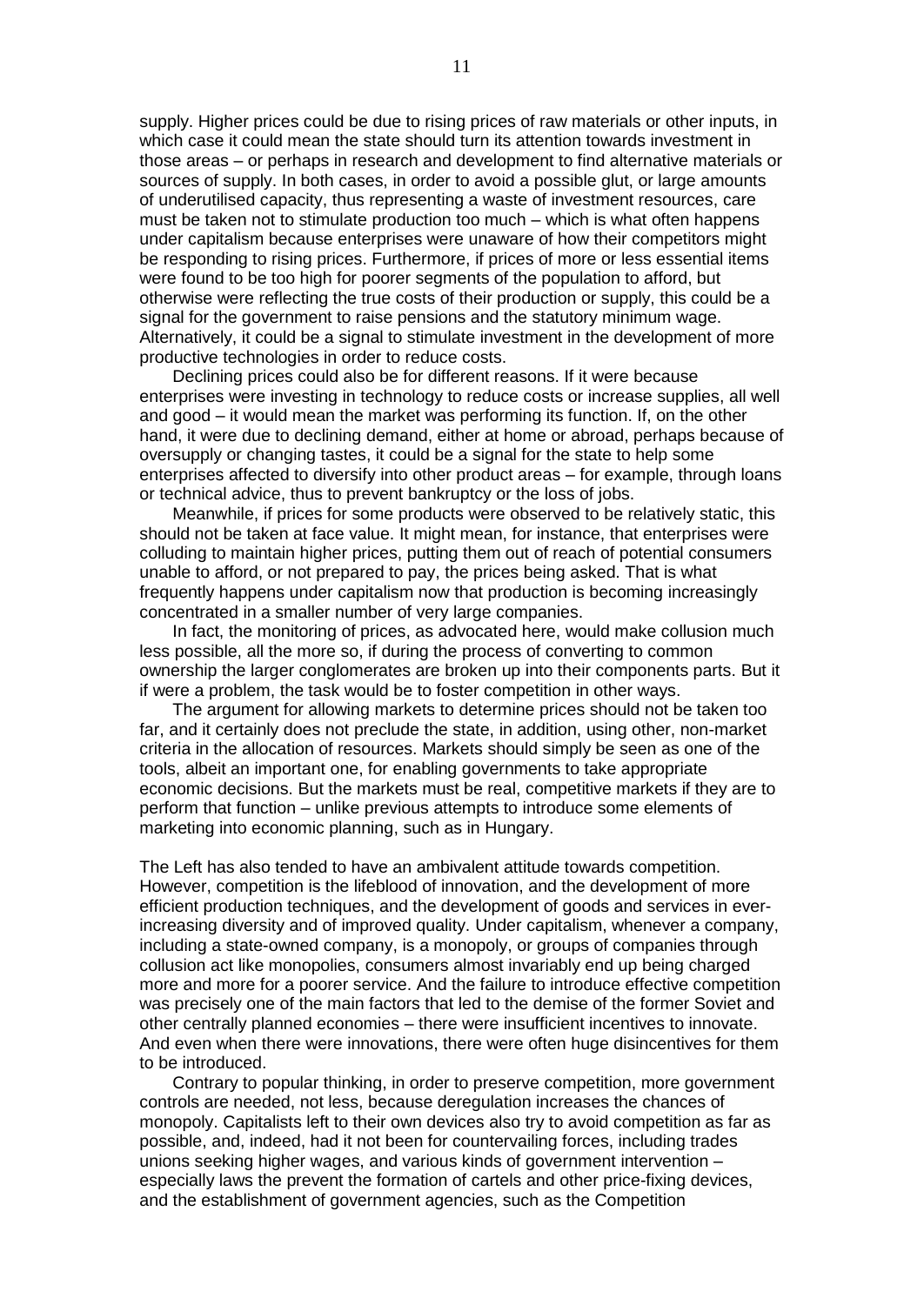Commission and the Office of Fair Trading in Britain, it is likely that the capitalist economic system would have been nothing like as dynamic as it turned out to be. Nevertheless, although price-fixing and other forms of collusion are illegal virtually everywhere, this has not stopped companies from continuing the practice if they believe that they can get away with it – as testified by the large number of cases that come to light, often the result of whistle-blowers.

Actually, these days, now that most industrial sectors are dominated by a few large companies, there is little need to meet formally in order to collude. They simply have to follow the unwritten rules with which they are all acquainted on what is and what is not 'legitimate competition'. For example, competition between Coca Cola, which has 50 per cent of the global soft drink sales, and PepsiCo, which has 13 per cent, is said to be fierce. However, PepsiCo is not going to challenge Coca Cola on price, because, along with other soft drink manufacturers, such as Cadbury Schweppes, all have a vested interest in keeping prices, and therefore profit margins, as high as possible. The competition is for brand loyalty – which, in fact, is another form of monopoly. Here, the object is to persuade customers through clever and intensive advertising – which, of course, the customers themselves inadvertently pay for – that your brand is the real thing, and that all others are pale imitations. This might be reinforced through controls over distribution – for example, getting retail outlets to stock only your brand by offering secret discounts, or, in the case of soft drinks or ice cream, providing branded refrigerators restricted to containing only your brands. Probably, the most successful company ever to achieve brand dominance is Microsoft, which has managed to get its brands more or less established as global standards, and preserving that dominance through the continual adding of new features. In short, while national competition authorities have acted to place some limits on the trend towards monopoly through mergers and takeovers, and formal price fixing, they generally lack the power to investigate, let alone do anything about, tacit collusion or branding which confer monopoly power, or to stimulate competition in other ways. That is all the more so as companies dominating particular industries extend themselves globally beyond the reach of legislators.

In an economy based on worker-owned co-operatives, there is no reason to suppose that practices such as price-fixing or other forms of collusion would not continue to exist, which would undermine innovation and the efficient functioning of the economy. It could result in some worker-owned co-operatives appropriating surplus labour by overcharging their customers – for example, food processing enterprises profiting at the expense of supermarkets being overcharged, or supermarkets profiting, using their bargaining position to squeeze small producers, including farmers. It would need to be ensured therefore, that there was effective competition, so there will be the continuing need for such bodies as the Competition Commission and the Office of Fair Trading, but with more investigative powers than they have now, thus to ensure, among other things, that prices of commodities and services do reflect values, which should be an integral part of the system of economic planning. Competition is often counterposed to co-operation. However, this is a false dichotomy. Every human activity depends on some form of co-operation with others, but the stimulus for innovation is boosted by competition. The task is to strike the right balance between co-operation and competition, so that the one benefits the other.

Meanwhile, an inevitable consequence of operating in a competitive market economy, it is likely that some worker-owned enterprises, through either bad luck or judgement, will end up being less successful than others, perhaps finding themselves trapped in increasingly obsolescent productive activities, and without the financial resources or credit rating to invest in diversification, so that they became insolvent. To deal with that, bankruptcy procedures would need a total revamp, in which government agencies at national and local levels were given the resources to help enterprises to restructure, perhaps in a whole new different line of business. In other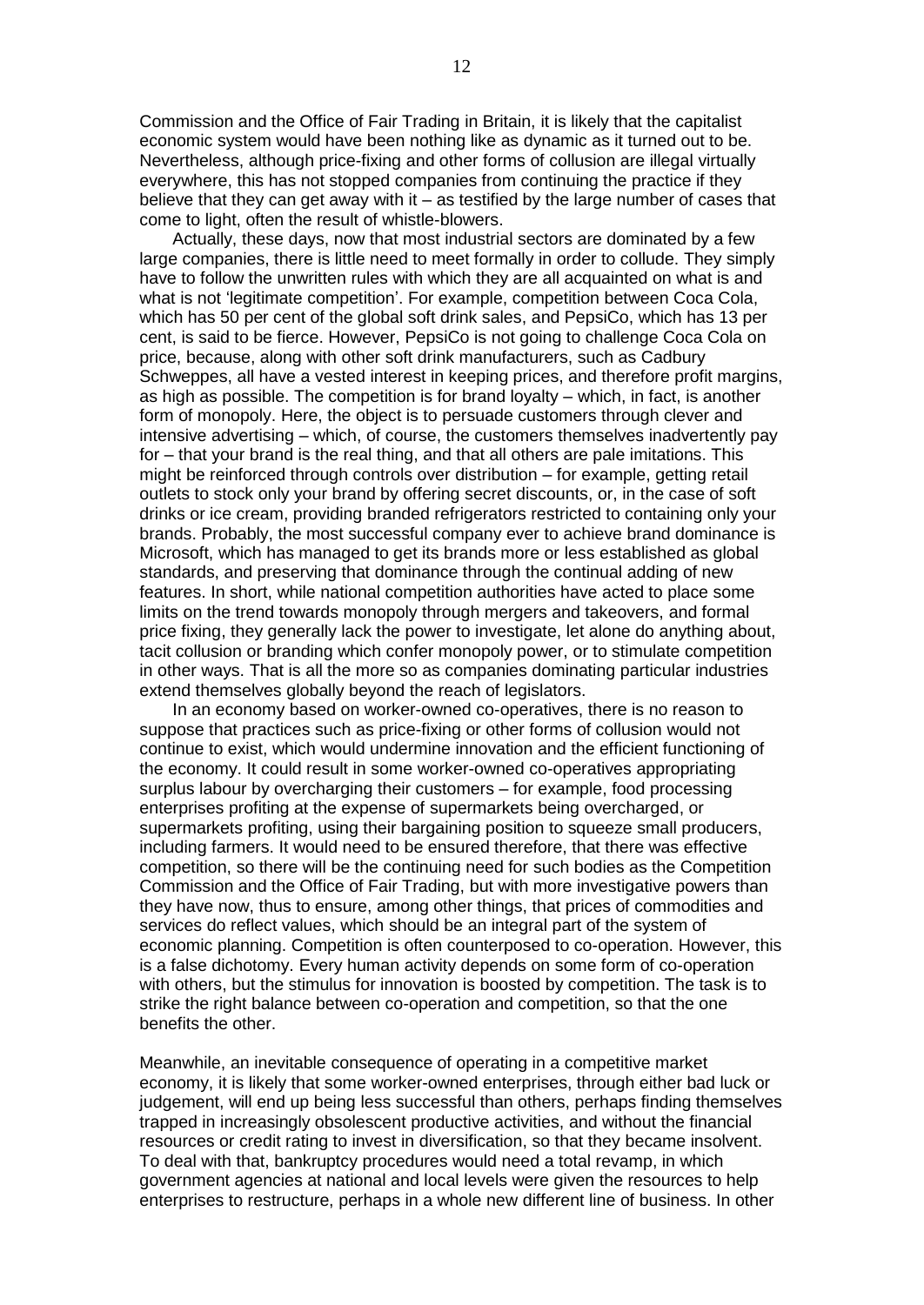words, whilst allowing markets to perform their function as far as possible, these state agencies could arrange or provide loans when necessary, for instance, to help enterprises in economic difficulties to restructure or diversify. In addition, those same state agencies could be made responsible for establishing new enterprises to fill gaps in production or open bottlenecks, or to provide new employment opportunities, which existing enterprises appeared unable to undertake themselves for one reason or another. In both cases, this could involve temporary state ownership of the enterprises in order to get them established or re-established, after which they could be reconstituted as worker-owned co-operatives. In short, these agencies could become the central tool for economic planning, smoothing the process of running down productive activities as they became increasingly redundant, whilst supporting the development of new ones arising out of new demands and innovations. They would perform the function of coordinating and developing economic and industrial policy, and drawing up national and regional economic plans, based on information and analysis gleaned from production statistics, price movements, and industrial and consumer surveys.

Another aspect that would need attention is that, as now, some productive activities would be inherently more profitable than others, yet would be dependent on less profitable or unprofitable activities. By taxing the higher profits beyond a certain threshold of the more profitable activities, governments could ensure the adequate provision of the less profitable activities, including public services upon which all productive activities ultimately depend.

The state, through various agencies, would also need to act as a regulator in other ways. For instance, although, theoretically, it would no longer be possible for workers to have their surplus labour appropriated, a situation could arise whereby some top managers could pay themselves very high salaries out of proportion to their contribution and skills, at the expense of other workers. This would imply some appropriation of those workers' surplus labour. Regulations on wage differentials within co-operatives might be needed to minimise that possibility. In addition, as implied already, a statutory minimum wage, raised in line with inflation or in line with the increasing productivity of the economy as a whole, should continue to exist, if only to prevent self-exploitation, and an agency to ensure that this is acted on. And there would need to be regulations to ensure freedom to belong to independent trade unions. Just because enterprises were under common ownership would not mean necessarily that there will be no grievances or conflicts of interest between different groups of workers, either within or among enterprises, so it would be in the interests of workers to be represented by trade unions when disputes arise. (One of the major criticisms of the Mondragon co-operatives is that workers are not permitted to belong to a trade union, which has led to some labour problems from time to time that could have been prevented had there been some form of trade union representation.)

Second, regulations to ensure the financial viability of enterprises – perhaps taking the form of statutory contingency funds in some proportion to turnover, similar to capital adequacy ratios imposed on banks now – could play an important role, if only to prevent the state becoming involved in expensive rescue operations later.

Third, the state would need to regulate the environmental impact of productive activities, and foster measures to protect the environment.

A final issue that needs to be addressed is the prevention of inflation. In an economy led by economic demand, as one based on common ownership would be, inflationary tendencies would be more or less in-built. Banks, as now, would have a vested interest in seeking out possibilities for making loans, because that is what their business is. Meanwhile, in a competitive environment, worker-owned co-operatives, in order to retain or extend market share or to diversify, will depend to a greater or lesser extent on bank loans (especially in the absence of a stock market). In other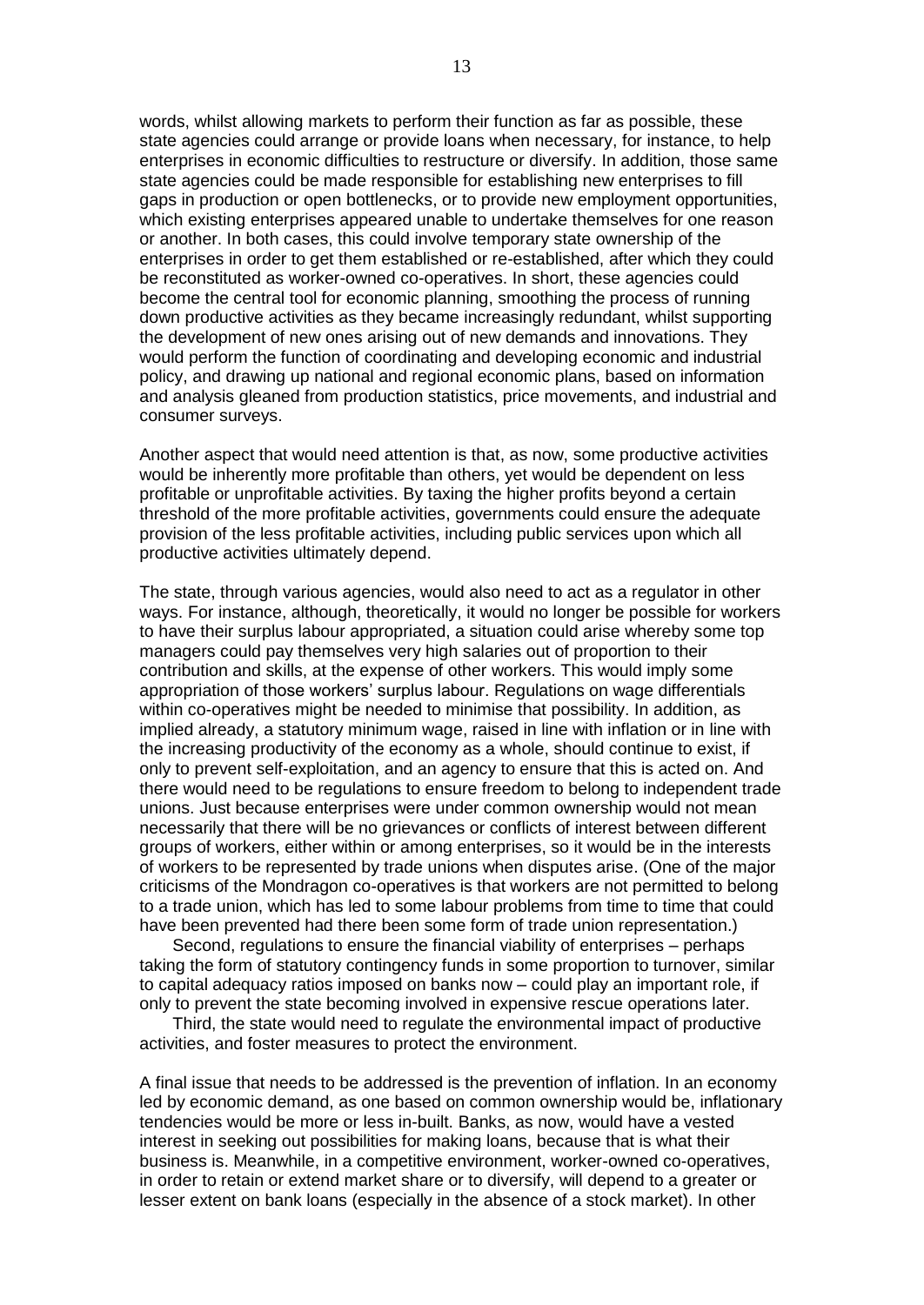words, other things being equal, it is likely that credit would expand inexorably, which is equivalent to printing money (more in a metaphorical sense now that electronic money is dominant).<sup>4</sup> It would result in too much money chasing too few goods and services – in other words, inflation, and the devaluation of money and savings, a sure recipe for disaster.

This was precisely the problem that emerged in Yugoslavia from the late 1960s onwards. Essentially, it was a market economy based on common ownership – not quite the system of worker-owned co-operatives being advocated here, but quite close. (Workers were not the owners of enterprises as such. They were regarded as belonging to society as a whole. Workers simple had the right to the usufruct – the use of the enterprises and their earnings.) Under the system, investment decisions were primarily determined by the market – and by the willingness of banks to advance loans. Most banks, of which there were around seventy in 1970, were partnerships between enterprises and socio-political communities (federal, republican and local), each putting their own capital into a particular bank's so-called 'credit fund'. In effect, therefore, banks ended up as the main coordinators of investment policy. Up to the early 1970s, the system appeared to be remarkably successful. Economic growth was second only to that of Japan, and moreover, growth was fastest in the more underdeveloped parts of the country. However, early signs of unsustainability were beginning to appear, especially in the form of inflation, which arose from the excessive availability of credit, related to the fact just mentioned that banks were largely controlled by the very enterprises seeking credit and by sociopolitical authorities wanting to see investment in their jurisdictions. Inflation was made worse by the reluctance to charge economic rates of interest, this being regarded as capitalistic. Thus, discounting inflation, interest rates were badly negative – which made it a good deal for borrowers because in real terms they could get away with paying back rather less than they had borrowed. Credit therefore expanded all the more, which further fuelled inflation. This was one of the major factors that undermined the Yugoslavian economy, and ultimately to its demise and the terrible blood-letting later.

This should act as a cautionary tale for any government managing an economic system based on common ownership – ignore inflation at your peril.<sup>5</sup> (Note that inflation is the general rise in prices across all commodities, not a rise in prices of specific items or services, which would be due to insufficient supply in relation to demand for a particular product, and which could be addressed, as indicated above, by the state investing in increased supplies when necessary.) In short, the government needs to control the availability of credit.

This could be achieved by the central bank becoming the sole creator of credit, and more or less restricting other banks to lending the money that their clients had deposited in their savings accounts, together with what the banks themselves can borrow from the central bank at an interest rate that it decides. This would still be

<u>.</u>

<sup>&</sup>lt;sup>4</sup> In fact, in Britain today, only 3 per cent of money is created by the Bank of England printing money and minting coins – down from 50 per cent in 1948. The rest is created by commercial banks through bank credit. When a bank lends, say, £1,000, it does this by crediting that amount to someone's bank account. When spent, the money received by the sellers of whatever was bought ends up in that person's bank accounts, or of those from whom they bought goods or services. This would then be available for lending all over again. Meanwhile, when the £1,000 plus interest was paid back, that is also available for the banks to lend. Where does the money come from? It is often assumed that it is money that savers accumulate in their bank accounts. In fact, banks can lend as much as twenty times the total amount in people's bank accounts, because they assume that not all their customers will want to take money out at the same time. In other words, when a bank lends money, almost all of it is created, well, out of nothing. It is this process repeated over and again that creates the vast bulk of money in circulation, mainly in the form now of numbers added and subtracted electronically to and from the bank accounts of people and businesses.

 $<sup>5</sup>$  This is also an issue in Britain. Since the deregulation of banking in the early 1980s, banks have been</sup> free to issue credit almost at will, the inflationary effect of which have mainly been expressed by the huge escalation of house prices.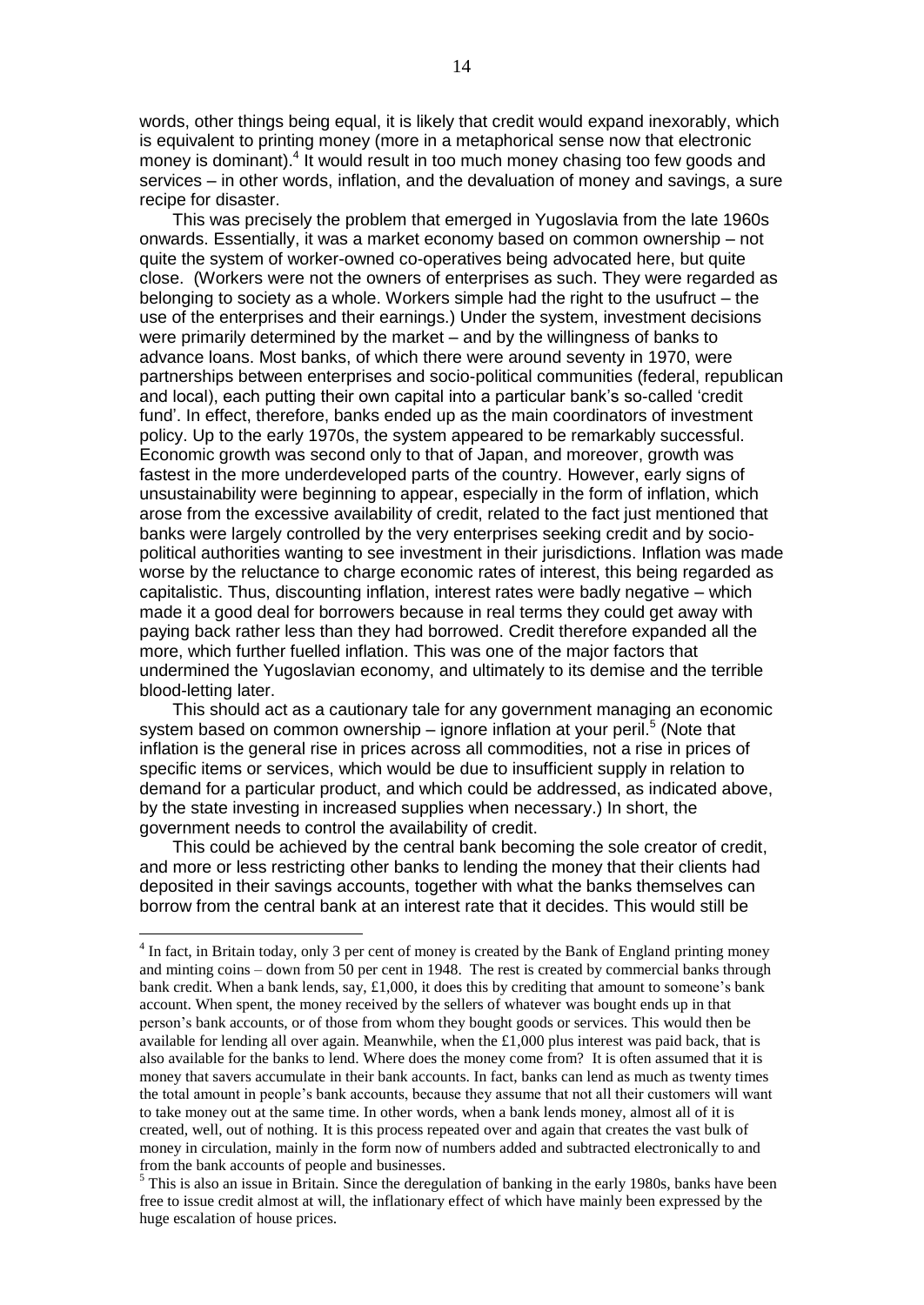profitable depending on what interest rates the banks could get away with charging borrowers – and how interest rates were regulated by the government. In addition, the central bank, apart from loans to commercial banks, could release money into the economy by crediting – say, every month – the current account of the government, which could spend it as it saw fit. The amount released would be according to how much money the Bank of England decided that the economy needed in order to function efficiently. This, of course, is rather a crucial decision. If there is not enough money in circulation, the economy will fail to achieve its potential or be liable to recession. Alternatively, if too much, it will lead to inflation because the money would lose value.

Such a measure would have the added bonus that the seigniorage arising from the creation of money would go to the central bank, and would therefore be available for public benefit instead of profiting the commercial banks, which is what happens now. Thus, currently, the creation of money by commercial banks has almost zero cost, yet is highly profitable because of the interest they get from lending, in effect, the same tranche of money over and again (which is the modern form of seigniorage that kings and emperors used to collect when turning gold into coins at their mints – except that it is now on a much vaster scale).

#### **Achieving an economy based on common ownership**

How to get to a society in which people everywhere owned and controlled their own livelihoods, their own enterprises – which surely is what democracy, let alone socialism, is about? In fact it is not such a big step. Consider this.

Today in Britain, around 80 per cent of all company shares owned domestically are owned by financial institutions – insurance companies, pension funds, unit and investment trusts, and others. Nationalise these and the government would instantly have control over a large chunk of British industry. One immediate benefit would be the chance to stop the capital created by the surplus labour performed by workers from haemorrhaging out of the country for more lucrative investments abroad at the expense of the British economy. Furthermore, nationalisation of the pension funds, including schemes currently run by insurance companies, would create the opportunity to establish a unified state-run scheme as proposed earlier.<sup>6</sup>

Otherwise, apart from the electricity and gas grids, and the water and railway infrastructures, which, as suggested already, should remain under state ownership, either nationally or locally, there is no need for the state to retain ownership of most other assets taken over. These could be handed over to the workers in the enterprises involved so that virtually all businesses, including banks and the insurance side of insurance companies, would become worker-owned enterprises.

What about compensation? First, people whose pension funds were taken over would not require compensation. They could simply be guaranteed the pensions that they were promised previously. Second, people with savings in unit and investment trusts and the like, including similar schemes offered by insurance companies, and individual and foreign shareholders – who currently own 16 per cent and 32 per cent of British company shares, respectively – can be offered long-dated index-linked government bonds, with interest rates roughly in line with, or perhaps slightly higher than, prevailing bank deposit rates. This would probably bring howls of protest. For the main attraction of owning shares, either directly or indirectly, is that higher returns are expected than if savings are left in banks. However, there is no reason why higher returns should be expected – they are only higher now at the expense of workers' wages, and in any case are not guaranteed.

<u>.</u>

<sup>&</sup>lt;sup>6</sup> See footnote 3. Even private pension providers acknowledge that this is by far the most cost effective way of providing pensions for all – because it cuts out the many hundreds of go-betweens and their associated charges and commissions that private schemes find necessary, so that more money goes to pensioners.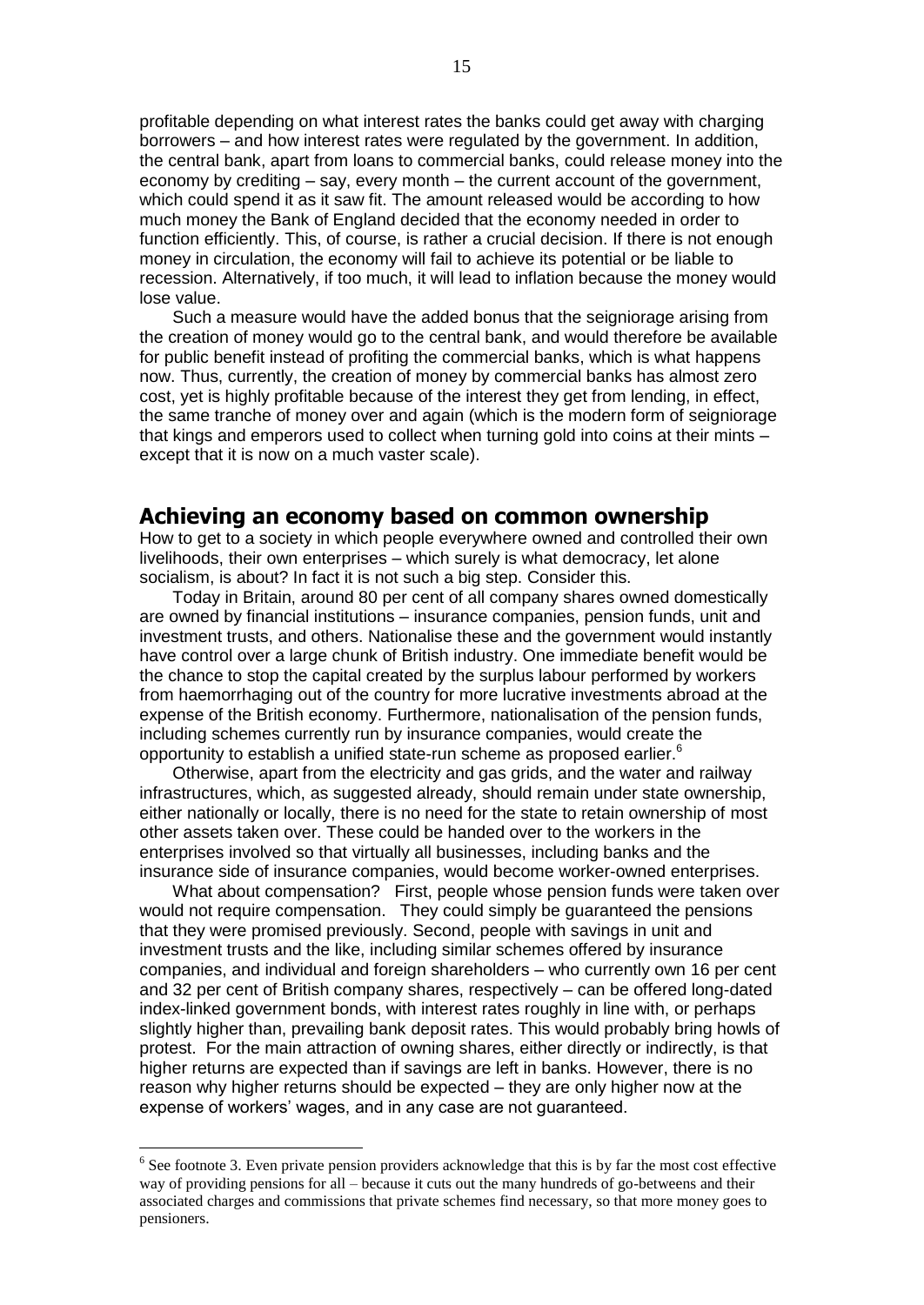Meanwhile, I don't believe the assets of firms when converted into worker-owned enterprises should be handed over for free. They should be subject to long-term, low or zero interest mortgage agreements, with repayments going towards financing the above-mentioned bonds. Obviously, with so many vested interests involved, ironing out all the financial details would likely be protracted, involving much hard bargaining, but this can take as long as it takes – and would not be so different from now when one firm takes over another. Everybody else could go about their normal business more or less as before.

The form the transition from capitalism to common ownership would take would depend very much on prevailing economic and political circumstances at the time, such as how run down or underdeveloped the economy had become, the size and nature of the enterprises to be transformed, as well as on attitudes of workers and managers. For large enterprises, including transnational corporations, with large numbers of shareholders, it is likely that governments would have to be involved. Here is one approach.

On the day selected for conversion, the government takes over the company's shares, exchanging them for, say, 30-year government bonds of equivalent value. The shares would then be transferred to the employees, paid for either out of the company's reserves, or through a mortgage repayable out of future profits. This would finance the interest payments on the bonds and their final redemption. That's it. In other words, it would be little more than an accountancy exercise. Normal productive activities could carry on more or less as before – not much different from now when one company is taken over by another. Production and service provision need not be interrupted at all. Productive activities could continue from one day to the next, just as they do now when workers learn that their firm has been taken over by another. During the process, it would probably make sense to break up some of the larger conglomerates into their component parts, or turn them into federations. (In many case mergers and acquisition that create conglomerates have been little to do with economies of scale but with the money that shareholders can make when the mergers take place, so that breaking them up would make little difference – indeed, most probably it would be an improvement because it would restore the focus on the core business of the enterprise.)

From a political point of view, it would probably be better to carry out the operation, at least for the major enterprises, all on the same day. That would minimise attempts by powerful vested interests opposed to common ownership from undermining the programme. However, the paperwork would not need to be completed all on that day – it could simply be backdated. In many cases, especially for small and private companies whose shares are not traded on the stock market, the government need not be involved at all – as in the case of existing enterprises that have already made the conversion (for example, the John Lewis Partnership, which is a form of common ownership, comprising 22 department stores, and over a hundred Waitrose supermarkets).

In short, common ownership, and the new workers' economy, would be built on the economic structure bequeathed to us by capitalism. During the transition, there need be little disruption. Workers and managers would carry on with their normal business as before. In time, no doubt, the worker-owned co-operatives would want to change from the traditional hierarchical management structure typical of capitalist enterprises to a more co-operative and democratic system. For larger enterprises, there would presumably still be the need for professional managers at different levels, appointed as now on the basis of their capabilities and experience. The major change, of course, would be that they would be answerable to a board of directors elected by workers (which might require a considerable change of attitudes on their part) – perhaps including non-executive representatives of local communities or creditors, such as banks, or others with a vested interest in the success of the business.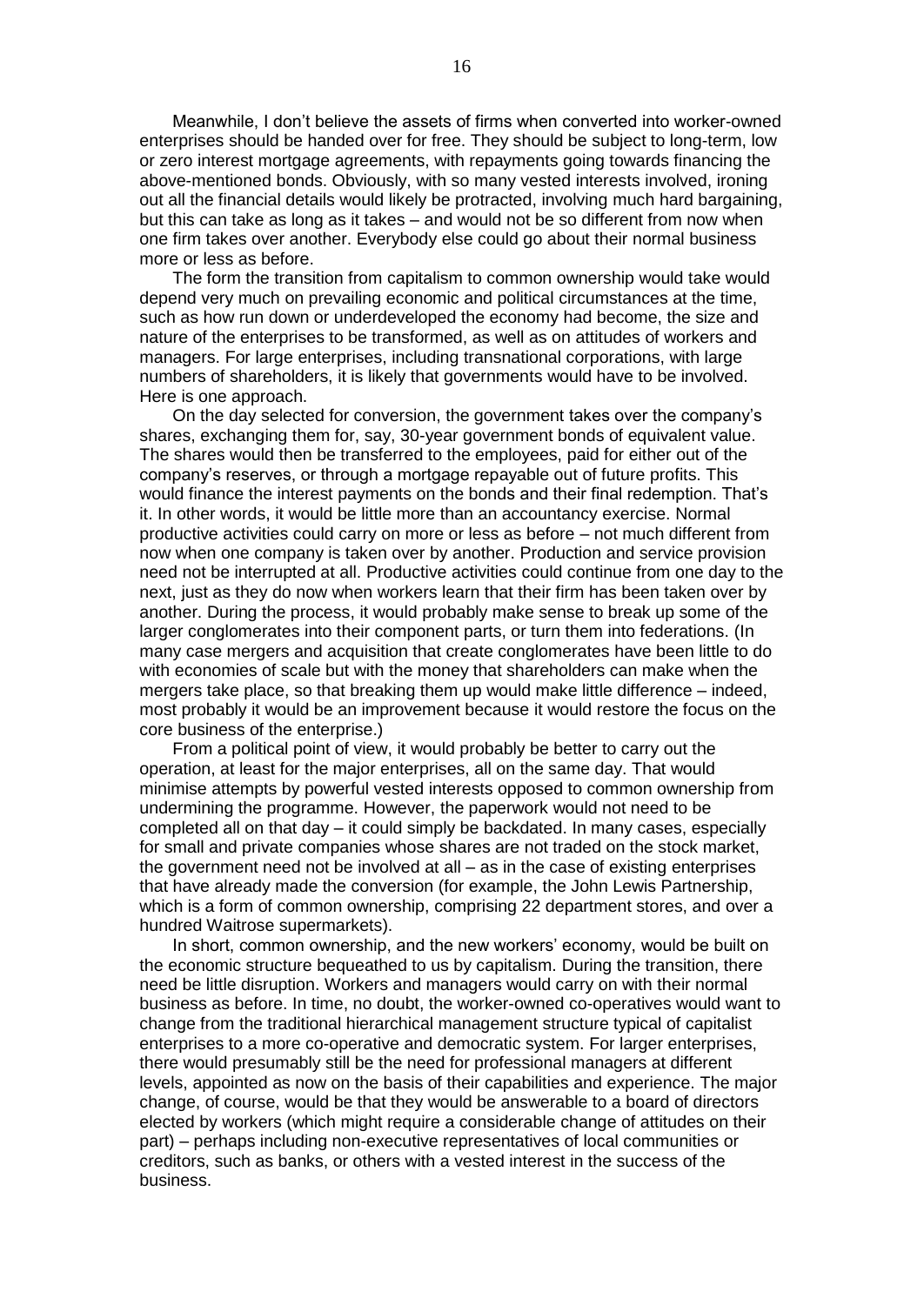To be sure, all this might seem wildly utopian right now. Any political party with such an agenda and with any prospect of forming a government would find itself undermined by the full brunt of lying propaganda for which the British establishment and media are renowned. And even making it to government, it would likely face not only sabotage from opponents still with residual power, but also, probably, international sanctions that undermined the economy, or perhaps even outright military intervention. However, fearing what our enemies might do should not be an excuse to compromise our goal, only inform the strategy and tactics to adopt towards achieving that goal.

In fact, the daily struggles to defend jobs and pensions and so on, and generally to improve working conditions – which likely will need to be intensified over the coming period as more and more of what's left of our manufacturing industry is run down or transferred to underdeveloped, low-wage economies – are part of that strategy. It is just that having the ultimate goal of a society based on common ownership and the elimination of exploitation in mind would give those struggles more point, more coherence, more confidence – there would be some light at the end of the tunnel.

For example, getting new laws introduced that require the establishment of workers' councils and generally giving workers more say in the running of their workplaces, become not just ends in themselves but steps towards full workers' control and management. Our enemies know that – which is why they fight employment rights all the way, and undermine such laws that already exist whenever they can. However, we need to be more strident in our propaganda – that it is an issue of democracy. How can a society be deemed democratic if workers in their work-places have no say in matters that fundamentally affect their livelihoods? All those myths about freedom and democracy churned out by the powers that be need to be thrown back in their faces until this battle is won.

Another form of struggle likely to become more important is workers occupying their work-places when threatened with closure. Again, this should be seen not just as a defensive measure but as a step towards workers running their own enterprises. In many cases, the excuse is that the enterprise is no longer profitable enough from the corporate point of view – that is not achieving the double-digit returns that they seek. But if run as a worker-owned co-operative, this would matter less, as long as the enterprise could sell enough to pay the workers' wages. Furthermore, there already exists an Employee Co-operative Council, which aims not only to support existing worker-owned co-operatives, but also to actively encourage the formation of new ones. For instance, it is working with owners of small businesses wishing to retire to turn the businesses into worker-owned co-operatives, so that they can continue to provide employment and services to the local community. There is also a new ventures panel which aims to identify new opportunities for establishing cooperatives in various areas of the economy. However, a major gap on this front, which I believe Co-operatives<sup>UK</sup> should be turning its attention to as a matter of urgency, is a unit specialising in saving enterprises owned by large corporations that are about to be closed down following their decision to relocate elsewhere. In Argentina, following its economic meltdown, thousands of workers have set up cooperatives to save bankrupt workplaces from closure. We must be prepared for a similar scenario. Already, hardly a day goes by without some report of a business closing down. Turning these into worker-owned co-operatives would not only save people's jobs, but also help to preserve workers' skills so that they can be passed on to the next generation.

Furthermore, occupations throw up the problems of firms genuinely becoming insolvent because of competition from the sweatshops of the world. Thus, it raises the demand for tariffs on artificially cheap imports that undermine British jobs, as well as for trade unions of the world to do much more to help workers in those sweatshops achieve decent wages and work conditions. But we need to act fast